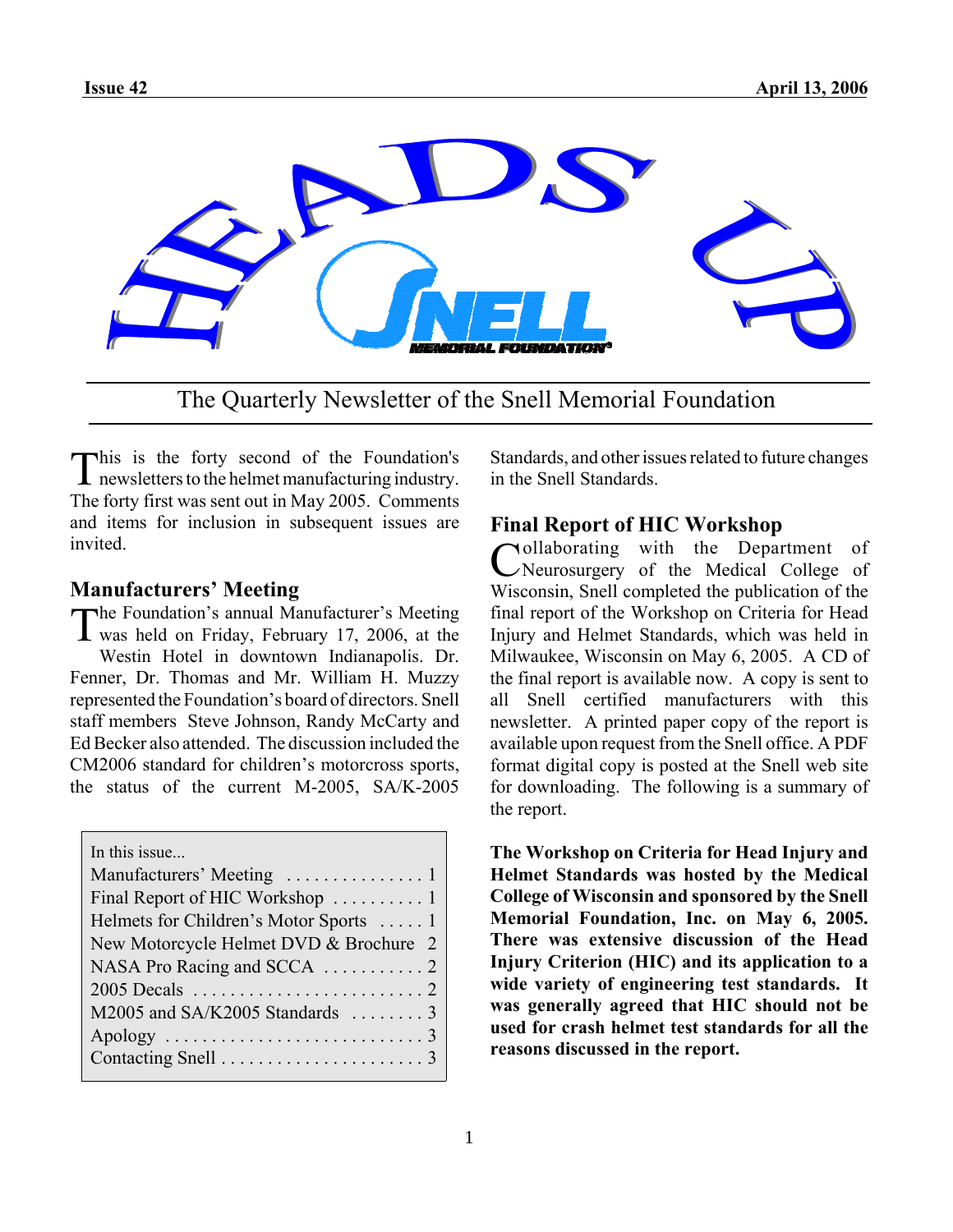**A list of important issues for crash helmet standards was identified by the participants. The list is contained in the workshop report. As identified in the report further discussion and research are needed to resolve the differences of opinion on the issues. The list will be used as a guide for future workshops.**

#### **Helmets for Children's Motor Sports**

The 2006 Standard for Protective Headgear for Use in Children's Motor Sports Activities, CM2006, has been completed and sent out to manufacturers and others for comment. Anyone interested in receiving a copy should contact Ed Becker at the Snell office.

The standard calls out two separate sets of requirements, one set applies to young children aged six through eleven years. Helmets for this age group are tested to different requirements than those set in Snell's adult motorsports helmet standards. Helmets for children age twelve years and older, however, are tested to all the requirements of Snell's M2005 standard along with an additional weight limitation requirement.

Both sets of requirements demand full face helmets. Furthermore, these recommendations apply to off road activities or to organized and closely controlled events only, the Foundation does not recommend any street motor vehicle activities for either younger or older children.

Manufacturers and parents must all pay special attention to fit quality, especially for younger children. Although there is a considerable overlap in head circumferences between adults and young children, other dimensions may be considerably shorter. A child who can comfortably wear an adult sized soft cap may still be unsuited for adult sized helmets, particularly, full face helmets.

#### **New Motorcycle Helmet DVD & Brochure**

Snell has produced a new motorcycle helmet safety video on DVD. This new video features motorcycle crash survivors and their testimonies of helmet effectiveness along with advice for buying and fitting helmets. High quality slow motion pictures demonstrate the rigorous Snell testing requirements and procedures. Copies of the DVD video will be mailed to motorcycle dealer stores to promotion helmet safety. A new motorcycle helmet safety brochure is also available. For your order in quantities, please contact Hong Zhang at the Snell office or log on the Snell web site (www.smf.org) under the "Educational Materials" sub-page. A copy of the new brochure is posted on the Snell web site.

### **NASA ProRacing and SCCA**

In 2004 and 2005, the National Auto Sports<br>Association (NASA) invited Snell to give a n 2004 and 2005, the National Auto Sports presentation to its technical scrutineers during its annual training meetings. The PowerPoint prensentation, which introduces the SA/K2005 standard, Snell certification and RST programs and discusses issues regarding after-market helmet modification and damaged helmets, etc, will be included in NASA's technical training manual.

The Sports Car Club of America, SCCA, also decided to use a PowerPoint presentation as part of its national education curriculum for SCCA technical scrutineers after Snell's presentation at its national conference last year.

### **2005 Decals**

The new SA2005, SA2005 and K2005 decals will appear similar to the M2000, SA2000 and K98 versions. Over the past few years however, we have had an increase in the number of reports of decal white outs, where all of the color printing disappears from the decal. We have located a number of cleaners that we can attribute this phenomenon too, and it is likely other substances can cause this effect. All of the new decals will incorporate an improved laminating process to help alleviate this problem. Of course helmet users must also be reminded that the use of certain chemicals